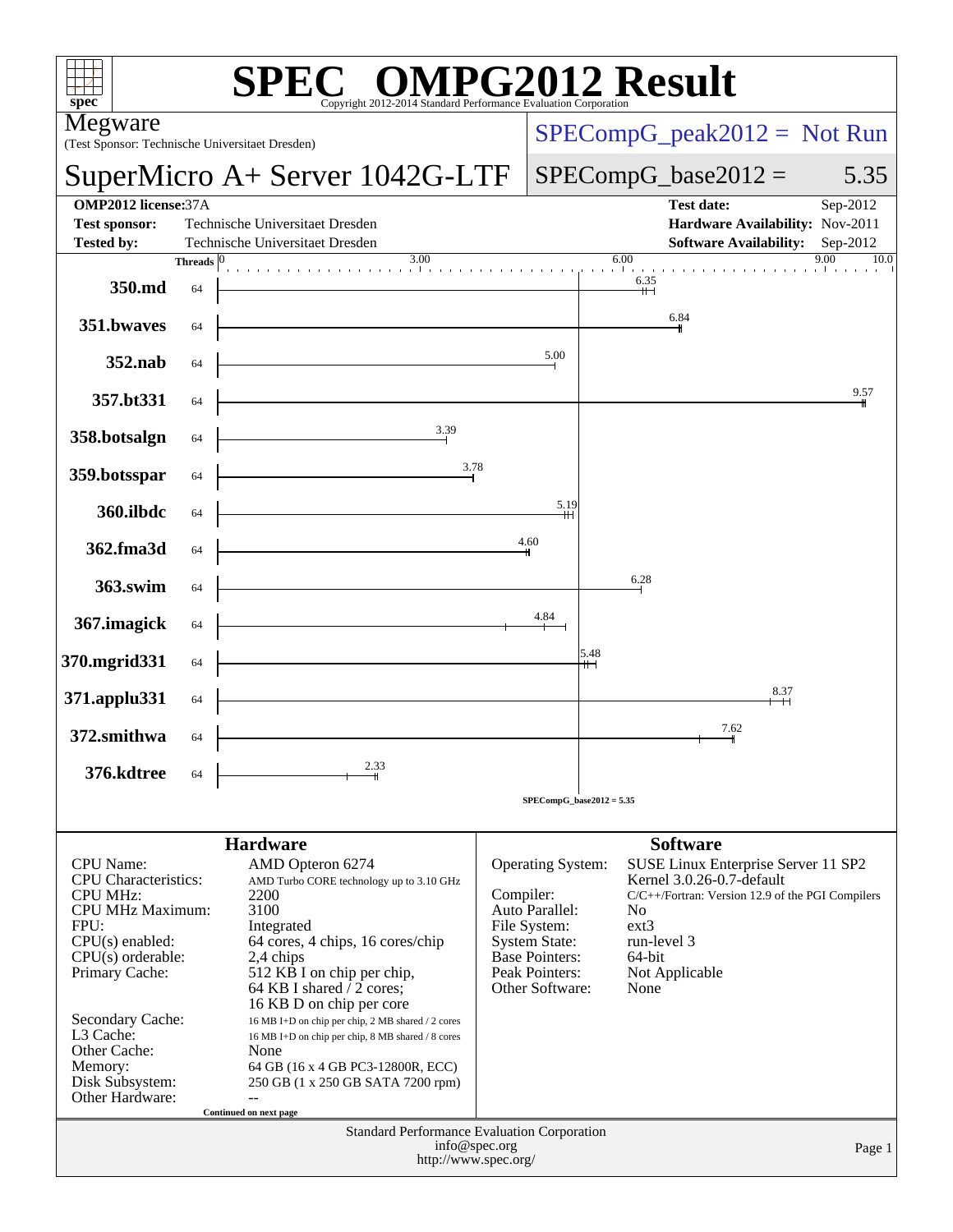

# **[SPEC OMPG2012 Result](http://www.spec.org/auto/omp2012/Docs/result-fields.html#SPECOMPG2012Result)**

Megware

(Test Sponsor: Technische Universitaet Dresden)

SuperMicro A+ Server 1042G-LTF

 $SPECompG_peak2012 = Not Run$  $SPECompG_peak2012 = Not Run$ 

#### $SPECompG_base2012 = 5.35$  $SPECompG_base2012 = 5.35$

[Base Threads Run:](http://www.spec.org/auto/omp2012/Docs/result-fields.html#BaseThreadsRun) 64 [Minimum Peak Threads:](http://www.spec.org/auto/omp2012/Docs/result-fields.html#MinimumPeakThreads) --

[Maximum Peak Threads:](http://www.spec.org/auto/omp2012/Docs/result-fields.html#MaximumPeakThreads) --

| <b>OMP2012 license:37A</b> |                                 | Test date:                             | $Sep-2012$ |  |
|----------------------------|---------------------------------|----------------------------------------|------------|--|
| <b>Test sponsor:</b>       | Technische Universitaet Dresden | <b>Hardware Availability: Nov-2011</b> |            |  |
| <b>Tested by:</b>          | Technische Universitaet Dresden | <b>Software Availability:</b> Sep-2012 |            |  |

### **[Results Table](http://www.spec.org/auto/omp2012/Docs/result-fields.html#ResultsTable)**

|                                                                                                          | <b>Base</b> |                 |       |                |       |                | <b>Peak</b> |  |                        |              |                |              |                |              |
|----------------------------------------------------------------------------------------------------------|-------------|-----------------|-------|----------------|-------|----------------|-------------|--|------------------------|--------------|----------------|--------------|----------------|--------------|
| <b>Benchmark</b>                                                                                         |             | Threads Seconds | Ratio | <b>Seconds</b> | Ratio | <b>Seconds</b> | Ratio       |  | <b>Threads Seconds</b> | <b>Ratio</b> | <b>Seconds</b> | <b>Ratio</b> | <b>Seconds</b> | <b>Ratio</b> |
| 350.md                                                                                                   | 64          | 716             | 6.47  | 730            | 6.35  | 735            | 6.30        |  |                        |              |                |              |                |              |
| 351.bwaves                                                                                               | 64          | 660             | 6.86  | 662            | 6.84  | 663            | 6.83        |  |                        |              |                |              |                |              |
| $352$ .nab                                                                                               | 64          | 779             | 4.99  | 778            | 5.00  | 779            | 5.00        |  |                        |              |                |              |                |              |
| 357.bt331                                                                                                | 64          | 497             | 9.54  | 494            | 9.59  | 496            | 9.57        |  |                        |              |                |              |                |              |
| 358.botsalgn                                                                                             | 64          | 1284            | 3.39  | 1285           | 3.39  | 1285           | 3.39        |  |                        |              |                |              |                |              |
| 359.botsspar                                                                                             | 64          | 1389            | 3.78  | 1387           | 3.78  | 1385           | 3.79        |  |                        |              |                |              |                |              |
| $360$ .ilbdc                                                                                             | 64          | 677             | 5.26  | 686            | 5.19  | 693            | 5.14        |  |                        |              |                |              |                |              |
| 362.fma3d                                                                                                | 64          | 825             | 4.60  | 832            | 4.57  | 824            | 4.61        |  |                        |              |                |              |                |              |
| $363$ .swim                                                                                              | 64          | 723             | 6.27  | 722            | 6.28  | 722            | 6.28        |  |                        |              |                |              |                |              |
| 367.imagick                                                                                              | 64          | 1651            | 4.26  | 1452           | 4.84  | 1364           | 5.15        |  |                        |              |                |              |                |              |
| 370.mgrid331                                                                                             | 64          | 789             | 5.60  | 807            | 5.48  | 814            | 5.43        |  |                        |              |                |              |                |              |
| 371.applu331                                                                                             | 64          | 716             | 8.47  | 724            | 8.37  | 741            | 8.18        |  |                        |              |                |              |                |              |
| 372.smithwa                                                                                              | 64          | 701             | 7.64  | 703            | 7.62  | 752            | 7.13        |  |                        |              |                |              |                |              |
| 376.kdtree                                                                                               | 64          | 1904            | 2.36  | 1929           | 2.33  | 2351           | 1.91        |  |                        |              |                |              |                |              |
| Results appear in the order in which they were run. Bold underlined text indicates a median measurement. |             |                 |       |                |       |                |             |  |                        |              |                |              |                |              |

#### **[Platform Notes](http://www.spec.org/auto/omp2012/Docs/result-fields.html#PlatformNotes)**

 Sysinfo program /tmp/OMP2012-021/Docs/sysinfo \$Rev: 395 \$ \$Date:: 2012-07-25 #\$ 8f8c0fe9e19c658963a1e67685e50647 running on n009 Fri Sep 28 10:55:30 2012

 This section contains SUT (System Under Test) info as seen by some common utilities. To remove or add to this section, see: <http://www.spec.org/omp2012/Docs/config.html#sysinfo>

 From /proc/cpuinfo model name : AMD Opteron(TM) Processor 6274 4 "physical id"s (chips) 64 "processors" cores, siblings (Caution: counting these is hw and system dependent. The following excerpts from /proc/cpuinfo might not be reliable. Use with caution.) cpu cores : 8 siblings : 16 physical 0: cores 0 1 2 3 4 5 6 7 physical 1: cores 0 1 2 3 4 5 6 7 physical 2: cores 0 1 2 3 4 5 6 7 physical 3: cores 0 1 2 3 4 5 6 7 Continued on next page

Standard Performance Evaluation Corporation [info@spec.org](mailto:info@spec.org) <http://www.spec.org/>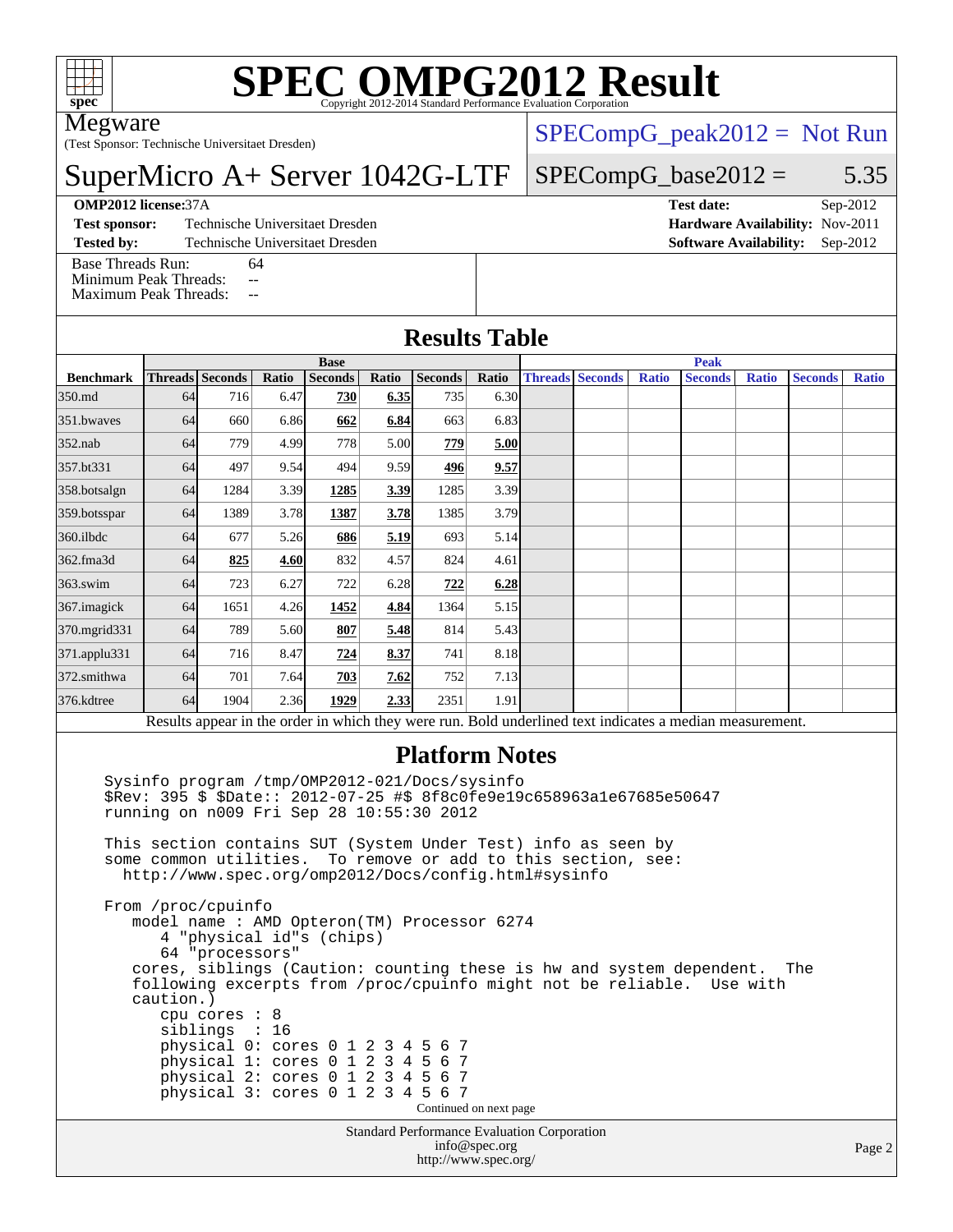

#### **[SPEC OMPG2012 Result](http://www.spec.org/auto/omp2012/Docs/result-fields.html#SPECOMPG2012Result)** Copyright 2012-2014 Standard Performance Evaluation Corpora

Megware

(Test Sponsor: Technische Universitaet Dresden)

 $SPECompG_peak2012 = Not Run$  $SPECompG_peak2012 = Not Run$ 

### $SPECompG_base2012 = 5.35$  $SPECompG_base2012 = 5.35$

**[Test sponsor:](http://www.spec.org/auto/omp2012/Docs/result-fields.html#Testsponsor)** Technische Universitaet Dresden **[Hardware Availability:](http://www.spec.org/auto/omp2012/Docs/result-fields.html#HardwareAvailability)** Nov-2011 **[Tested by:](http://www.spec.org/auto/omp2012/Docs/result-fields.html#Testedby)** Technische Universitaet Dresden **[Software Availability:](http://www.spec.org/auto/omp2012/Docs/result-fields.html#SoftwareAvailability)** Sep-2012

SuperMicro A+ Server 1042G-LTF

**[OMP2012 license:](http://www.spec.org/auto/omp2012/Docs/result-fields.html#OMP2012license)**37A **[Test date:](http://www.spec.org/auto/omp2012/Docs/result-fields.html#Testdate)** Sep-2012

### **[Platform Notes \(Continued\)](http://www.spec.org/auto/omp2012/Docs/result-fields.html#PlatformNotes)**

cache size : 2048 KB

 From /proc/meminfo MemTotal: 66100476 kB HugePages\_Total: 0<br>Hugepagesize: 2048 kB Hugepagesize: From /etc/\*release\* /etc/\*version\* SuSE-release: SUSE Linux Enterprise Server 11 (x86\_64) VERSION = 11 PATCHLEVEL = 2 hpc-release: "Platform HPC" 3.0 (build 5890) kusu-release: Kusu "Orange Fiddler" 2.1 (build 5871) mpichversion.c:  $/* -* -$  Mode: C; c-basic-offset:4 ;  $-*-*/$  $/$ \* \* (C) 2004 by Argonne National Laboratory. See COPYRIGHT in top-level directory. \*/ #include "mpi.h" #include <stdio.h> uname -a: Linux n009 3.0.26-0.7-default #1 SMP Tue Apr 17 10:27:57 UTC 2012 (3829766) x86\_64 x86\_64 x86\_64 GNU/Linux run-level 3 Sep 17 15:30 last=S SPEC is set to: /tmp/OMP2012-021<br>Filesystem Type Size Us Type Size Used Avail Use% Mounted on /dev/sda6 ext3 180G 5.1G 166G 3% /tmp Cannot run dmidecode; consider saying 'chmod +s /usr/sbin/dmidecode' (End of data from sysinfo program) **[General Notes](http://www.spec.org/auto/omp2012/Docs/result-fields.html#GeneralNotes)** Environment:

 OMP\_NESTED=FALSE OMP\_DYNAMIC=FALSE OMP\_STACKSIZE=64M MP\_BIND=YES MPSTKZ=64M System settings: AMD HT Assist enabled, effective L3 size reduced from 16 MB per processor to 12 MB, 4 MB used as probe filter

> Standard Performance Evaluation Corporation [info@spec.org](mailto:info@spec.org) <http://www.spec.org/>